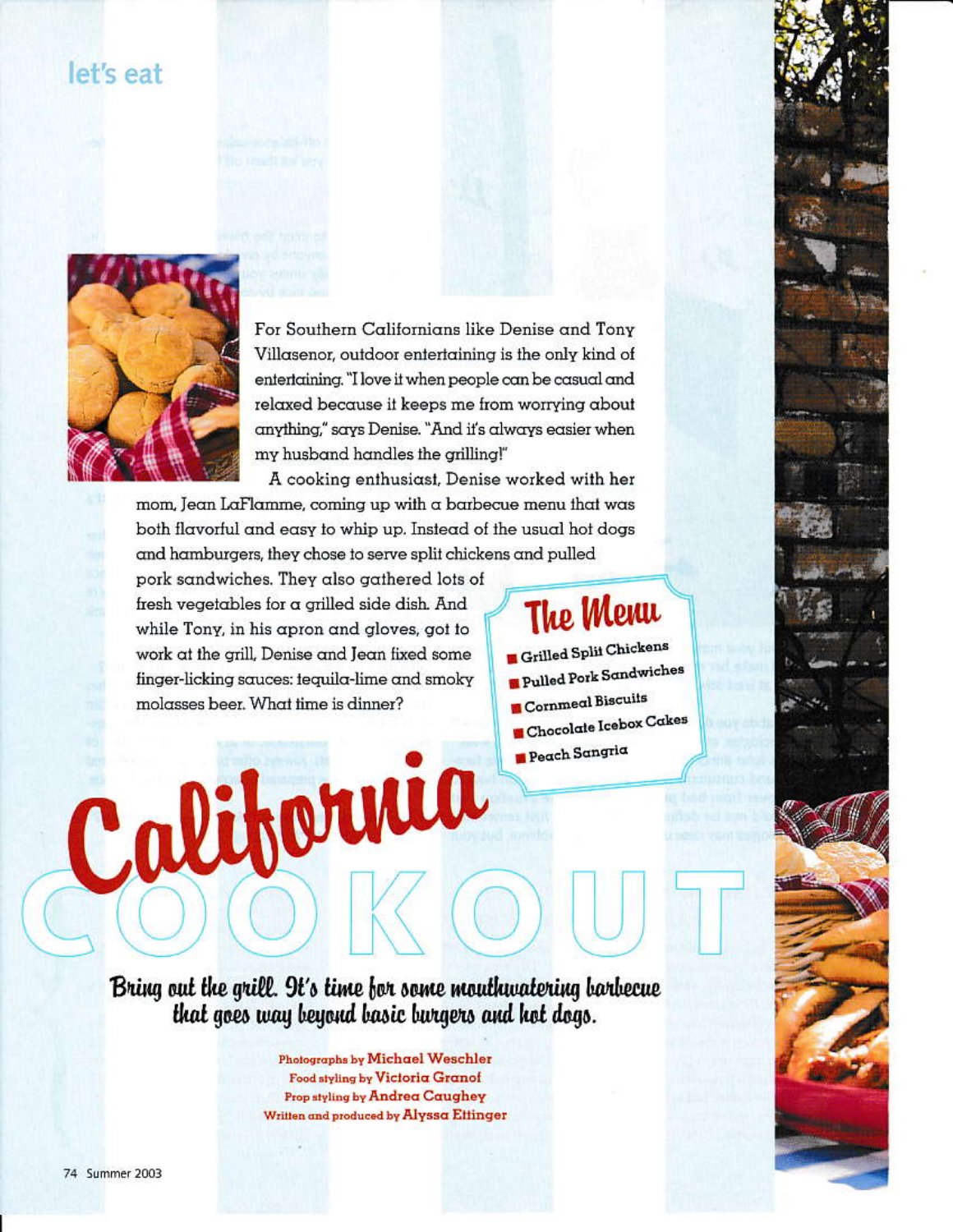



At a barbecue, the food's the main attraction. Other than  $\alpha$ checkered tablecloth and  $\alpha$  few simple vases of flowers. there's no need for over-the-top decorations.

While these foods might sound fancy, the two cooks were in and out of the kitchen in a little over an hour. The day before, they marinated the chicken and pork loin. The next morning, they popped both in the oven. Partially cooking the chicken in the oven cuts down on the grilling time. While the meats cooked, Denise chopped vegetables and Jean prepared the sauces.

Oh, and let's not forget dessert: individual chocolate icebox cakes. Made with layers of chocolate wafers, they may look complicated, but took just minutes to mix and stack before going into the refrigerator overnight.

"At a barbecue, the food's the main attraction," says Denise. So other than pulling out a tablecloth and adding simple flower arrangements to the tables, she didn't bother with decorations. "The pitchers of peach sangria and lemon iced tea look festive," she adds. All that was left to turn this feast into a party was to put on some of Tony's favorite salsa music. "Just in case the great smells from the grill aren't enough," he says, "this will definitely make everyone happy!"

# Taking the Party Outside

Thankfully, there are very few rules for outdoor parties, but these tips help ensure that everyone has  $\alpha$  great time:

Bugs begone. Place citronella candles around, not on, tables-you don't want the food to taste like the oils! Offer insect repellent for bare arms and ankles. And cover serving dishes with cloth napkins.

Ice to spare. Buy extra bags of ice to make sure drinks stay cold. You

can also place side dishes like coleslaw on top of ice-filled bowls so they can stay out longer. Cold is good. Even atop an icefilled bowl, cold food should be kept in the refrigerator until serving time to keep it from spoiling in the sun. Speed cleaning. Use paper plates and plastic cutlery for easier cleanup. Just make sure plates are sturdy enough to support the food you're serving.

Spill-friendly. This is not the party to show off your favorite new table linens. Everything should be easily washable.

Forgotten essentials. Gather your spare sunglasses, baseball caps, and visors, and place them in a basket nearby for any quests who may have forgotten theirs. Be ready for showers. Have an indoor contingency plan in case it rains on your party.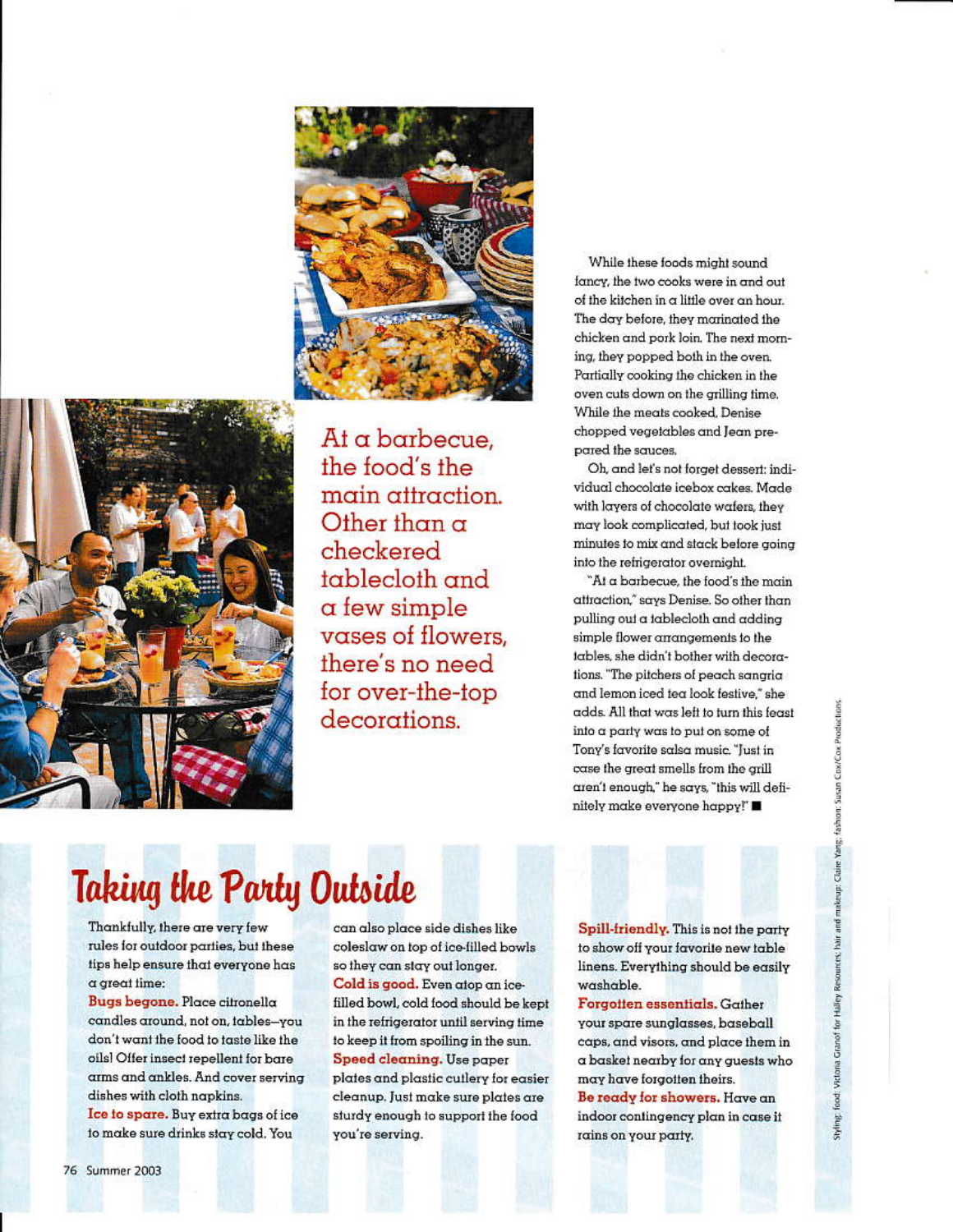

Clockwise from above left: Bug-fighting citronella candles in colorful buckets were strategically placed throughout the party. A heaping platter of pulled pork sandwiches meant there was plenty of food to eat while the chicken was being grilled. The weight of a stone, tied with a simple string, kept the tablecloth from blowing in the wind. Each guest got a miniature chocolate cake to savor. Soaking ears of corn-husks on-in a bucket of water kept them from burning on the grill. Carrying party supplies was easy with a wooden caddy, which organized plates, cutlery, napkins, and more. Roasting potatoes on the grill? You bet. These small red ones, seasoned with salt, pepper, and herbs, were wrapped in a foil packet, then grilled until soft. You can cheat by partially cooking them in the oven ahead of time. Food's on; gather 'round!

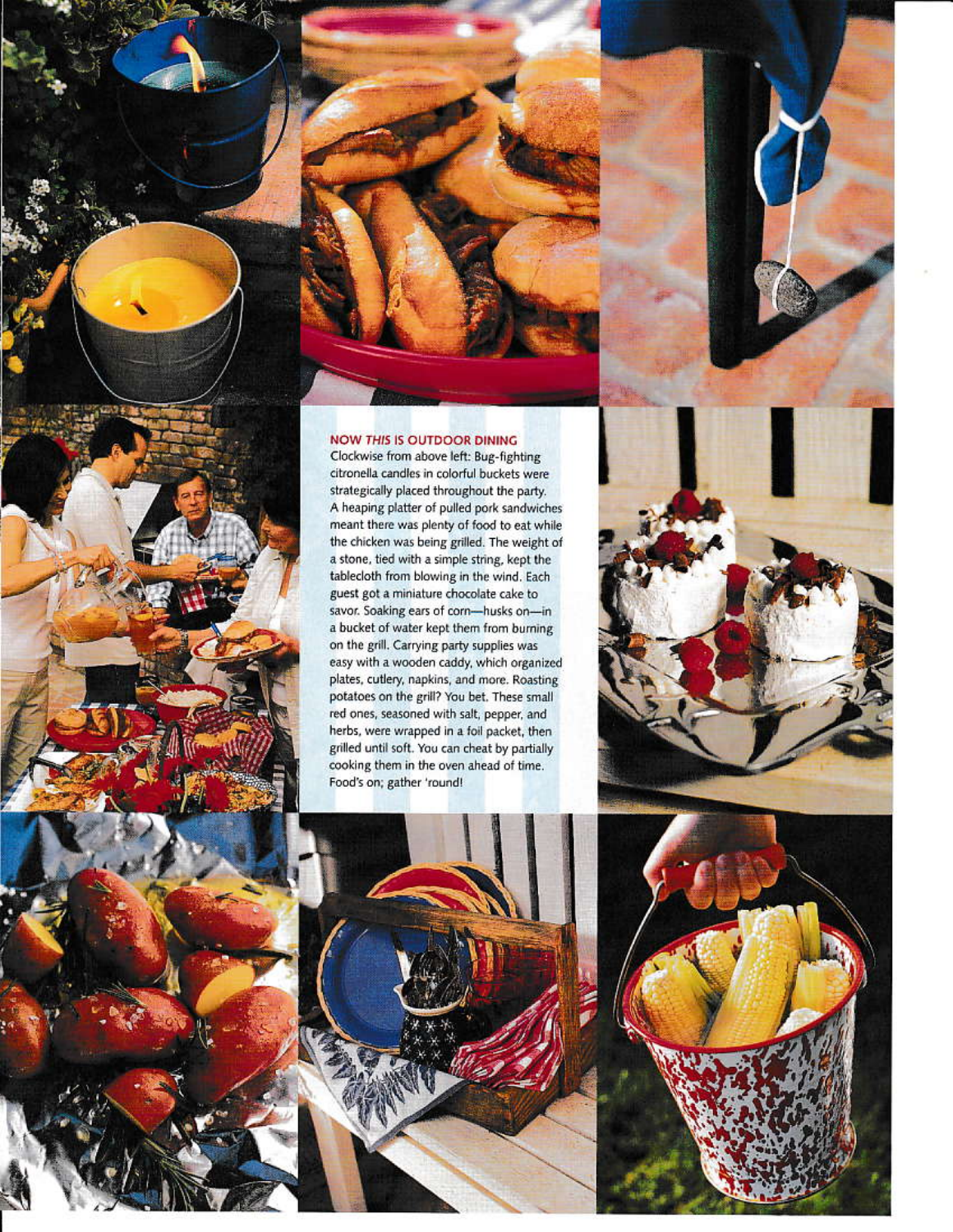

## **Grilling Pointers**

Here's how to get the best food from your grill: Store tightly closed bags of charcoal in a dry area. If the bags are stored outside, keep them in a waterproof container. Moisture makes charcoal hard to light.

Make sure the grill is clean. Use a stiff-bristled brush to remove any food residue; wash with regular dish detergent; rinse. Each grill is different, so check the manufacturer's directions for specifics.

■ To get the grill to the desired cooking temperature, light coals, or turn on gas grill, about 30 minutes before you plan to cook.

Always have on hand: heavy-duty grilling tongs and pot holders; a spatula; a long-handled basting brush; and a fire extinguisher.

To speed up grilling time, partially precook ribs, chicken, and vegetables in the oven.

When using skewers, cut your meat and vegetable pieces large enough so they won't fall into the fire.

Baste often to prevent meats from drying out.

Grilling fish? Some firmer varieties (tuna or salmon) can be placed directly on the grill. More fragile fish should be cooked in a grilling basket or wrapped in foil. Skewer shrimp so they won't fall through the grill.

To avoid cross-contamination of food, place grilled food on a clean plate-not the one used to hold raw meat. If you're new to grilling, invite a friend who's a barbecue pro to cohost your party. You'll learn the techniques as she or he does most of the cooking!

A tip from the pros: It takes about 10 minutes to grill  $\alpha$  medium-rare steak, a well-done hamburger, or  $\alpha$ boneless chicken breast, turning each once.



THE PERFECT COMBINATION Above: When grilling meat and vegetables together, remember that poultry and thicker vegetables, like potatoes, often take longer to cook than steaks and peppers. Right: Denise and her mom, Jean, used affordable, attractive wicker paper-plate holders to keep their meals balanced on their laps.